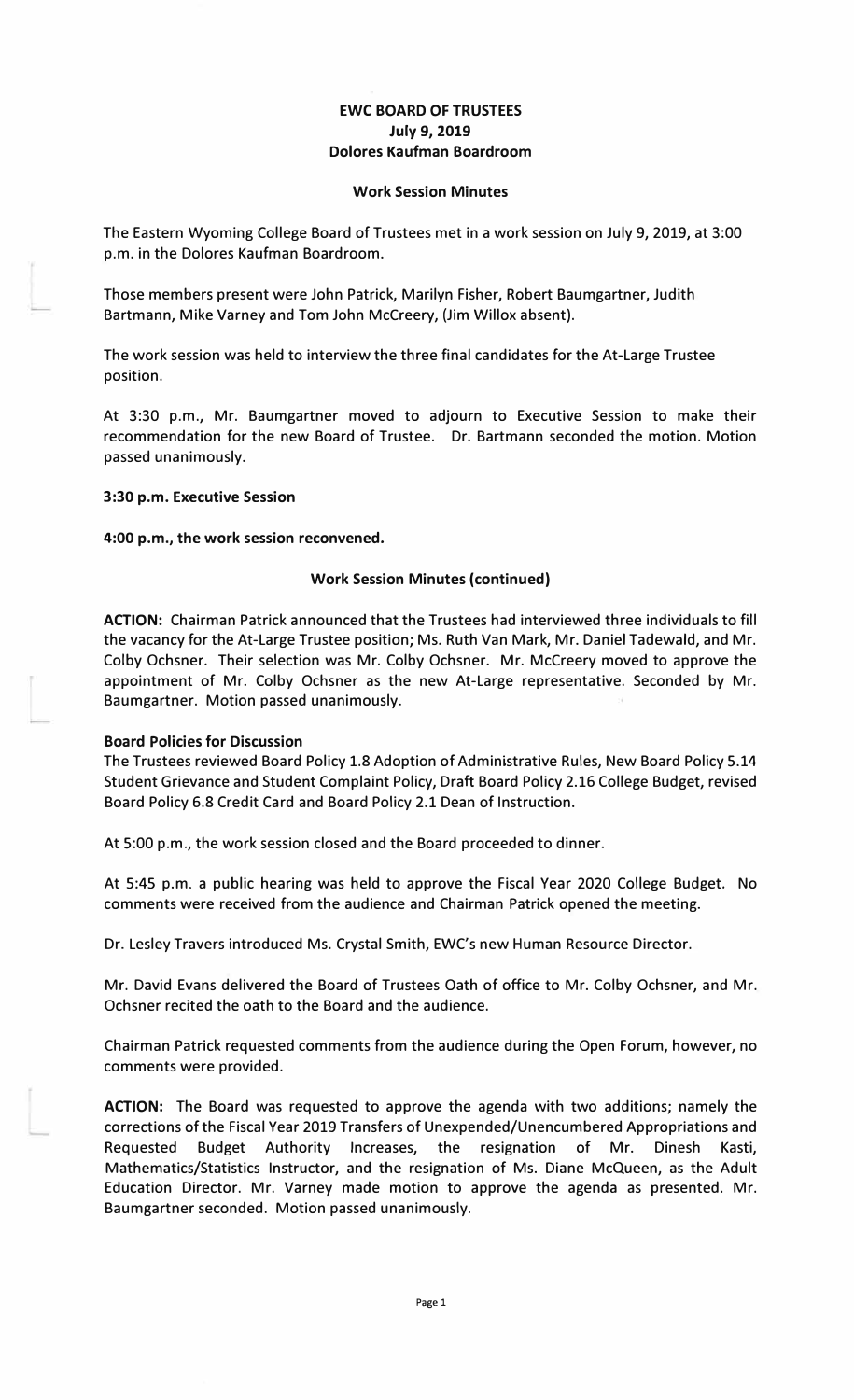Dr. Travers shared with the Trustees the calendars that were provided to the Trustees. These calendars have days scheduled to visit sites for the Listening sessions. The Board was instructed to contact Sally with times and dates they would be available to attend a session and travel.

Dr. Travers informed the Board of the Goshen County Fairgrounds Contract. She is looking into some options, as the contract is now up to \$34,000. The current contract cut hours of use and it has been requested to add the hours back in. EWC's schedule may be compromised if another function is scheduled on same day. Dr. Travers will have more information and options at the next board meeting.

Dr. Travers informed the Board that the Dynamic Canvas people spent 2 days at EWC and the visits were very successful. We should be getting a report in about 3 to 4 weeks.

**ACTION:** The Board considered the consent agenda. Mr. Mccreery moved and Mr. Varney seconded the motion to approve the consent agenda, which included the minutes from the June 11, 2019 meeting, the Fiscal Year 2019 Transfers of Unexpended/Unencumbered Appropriations and Requested Budget Authority Increases, and to Approve the Assessment of Optional Mill Levy for FY2020 and FY2021. Motion passed unanimously.

**ACTION:** VP Wilkes presented the financial report. Mr. Baumgartner moved to approve the financial report, as presented. Mr. Varney seconded and the motion passed unanimously.·

**ACTION:** VP Wilkes requested the Trustees approve the FY2020 College Budget for the next fiscal year. Mr. Mccreery moved to approve the Fiscal Year 2020 College Budget, as presented; seconded by Mr. Baumgartner. Motion passed unanimously.

**ACTION:** Mr. Baumgartner made a motion to accept the first reading of Board Policy 5.14, Student Grievance and Student Complaint. Dr. Bartmann seconded. Motion passed with a majority of 5 votes to 1; Ms. Fisher voting nay and having expressed concerns about needing feedback from faculty on grade changes. Motion passed, 5 to 1.

**ACTION:** Dr. Travers requested the Trustees to approve the change in title and job duties for the Dean of Instruction to the Dean of Faculty/Student Services. She explained that with the new title, there will be additional duties for this position and therefore constituted the change in title and duties. Mr. Baumgartner made a motion to approve the change in title and job duties for the Dean position. Dr. Bartmann seconded the motion. Motion passed Unanimously.

**ACTION:** Dr. Travers requested the Trustees approve the reclassification, title and job duties for the Financial Aid Specialist to the Financial Aid Outreach Specialist, from a B23 to B32. The Board was informed a job description was re-written to which several duties and responsibilities were added which provides for a B32 classification. The additional duties were added to help in recruiting and outreach responsibilities. Dr. Bartmann made a motion to approve the reclassification, title and job duties of the Financial Aid Specialist to the Financial Aid Outreach Specialist. Mr. Ochsner seconded. Motion passed unanimously.

**ACTION:** Ms. Fisher made a motion to approve the City of Torrington, Municipal Golf Course Agreement for FY2020 as presented; Mr. Varney seconded. Motion passed unanimously. Dr. Travers expressed that she met with Mayor Adams, and he would like to personally address "Welcome" letters to our new athletes.

**ACTION:** Mr. Baumgartner made a motion to approve the Campus Resource Officer Agreement for FY2020. Dr. Bartmann seconded. Motion passed unanimously.

**ACTION:** Mr. Baumgartner moved to approve the resignation of John Marrin. Mr. Mccreery seconded the motion. Motion passed unanimously.

**ACTION:** Mr. Mccreery moved to approve the resignation of Dinesh Kasti. Dr. Bartmann seconded the motion. Motion passed unanimously.